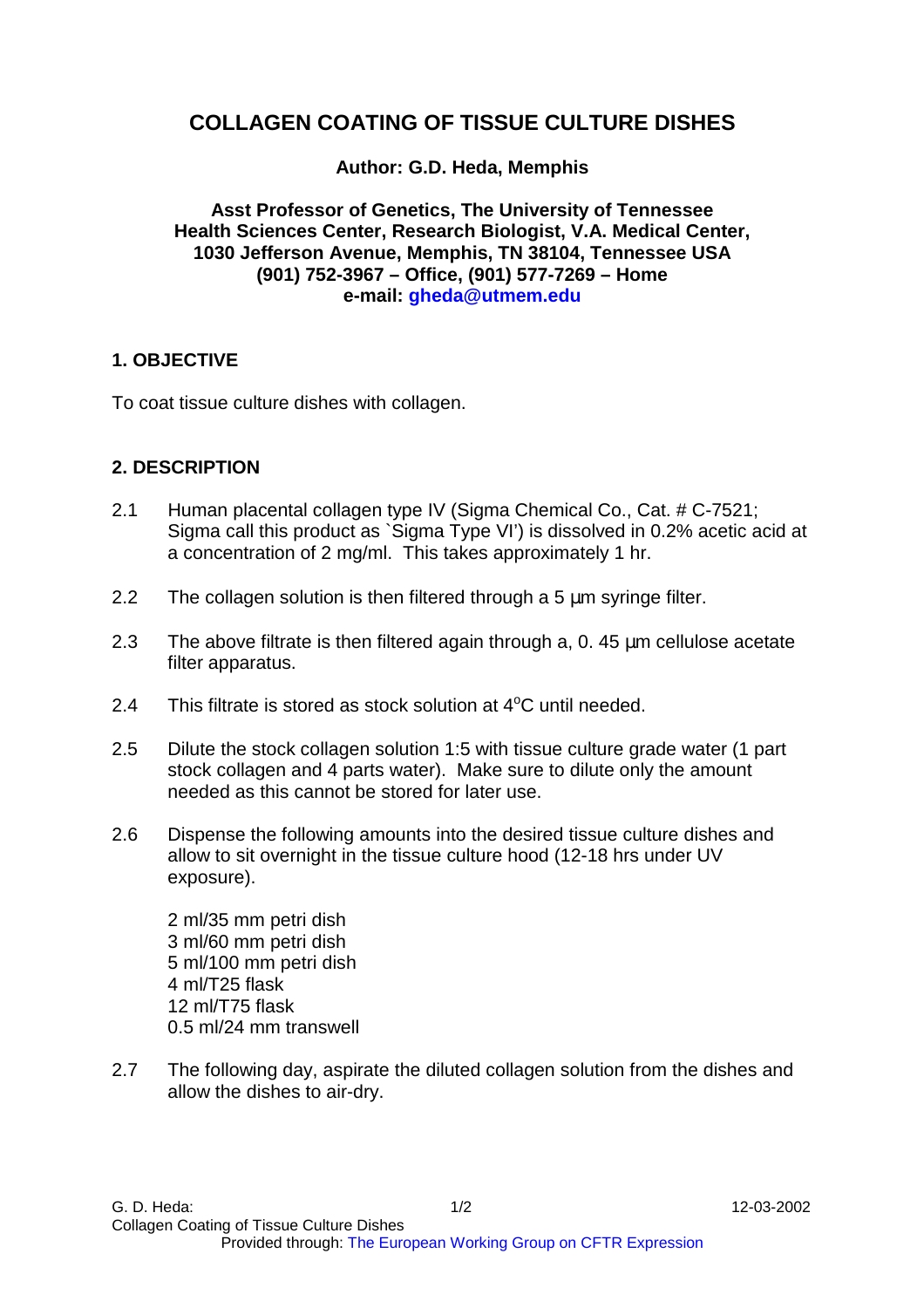2.8 When dry, the dishes are thoroughly rinsed 2X with sterile, D-PBS. Use the following amounts of PBS/dish.

1 ml/35 mm petri dish 1.5 ml/60 mm petri dish 2.5 ml/100 mm petri dish 2 ml/T25 flask 4 ml/T75 flask 0.5 ml/24 mm transwell

2.9 Air dry the dishes inside the hood, seal with parafilm and store at  $4^{\circ}$ C until needed.

Note: Dishes used for experimental purposes only need to be collagen coated.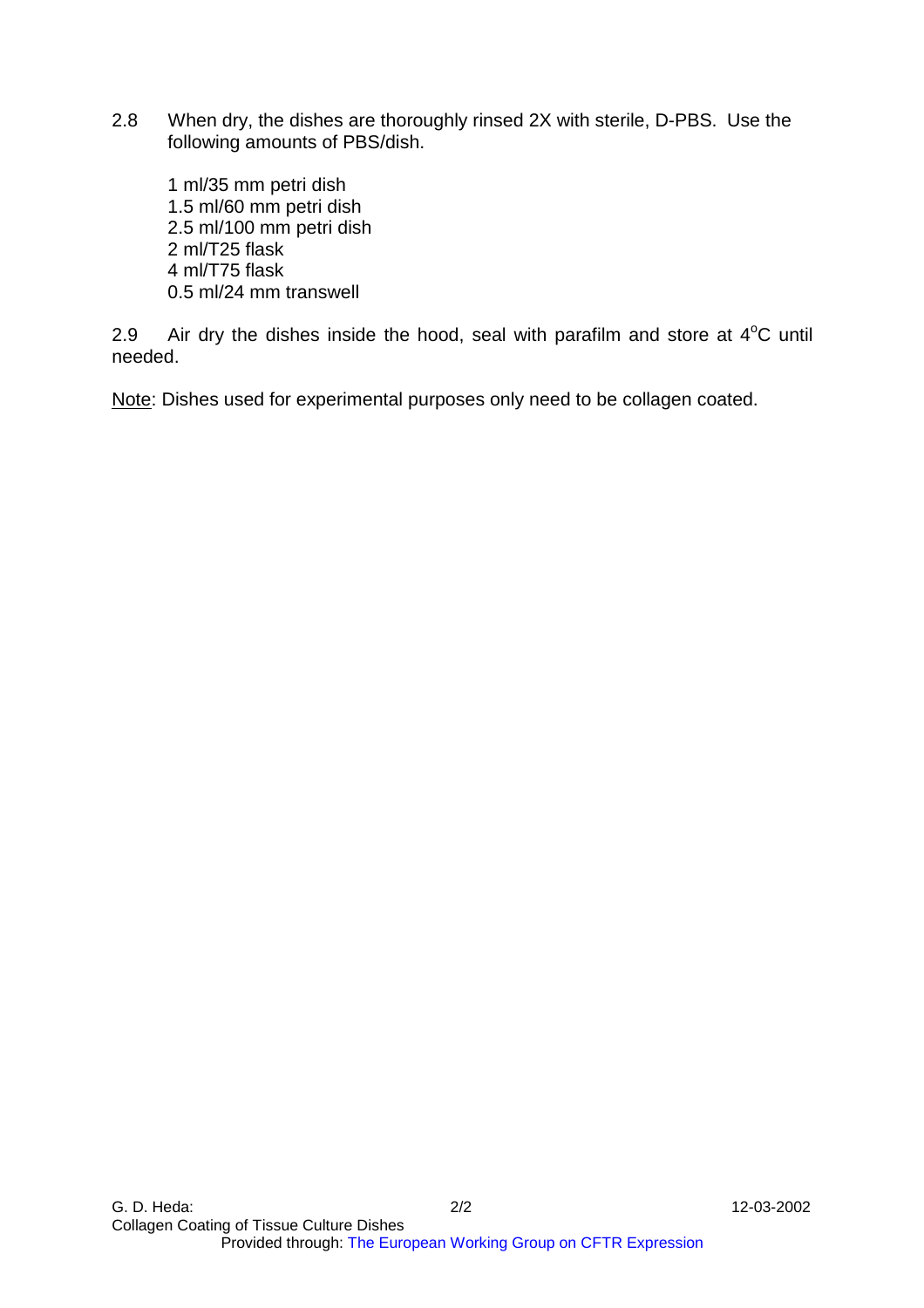

# **ProductInformation**

### **Collagens for Cell Culture**

| <b>Product</b><br><b>Number</b> | <b>Description</b>                                                                                     | <b>Source</b>                              | <b>Storage</b>                                           | <b>Target Cells</b><br><b>For Attachment</b>                                                                                           | <b>Concentration</b><br>For Use | Refs.                        |
|---------------------------------|--------------------------------------------------------------------------------------------------------|--------------------------------------------|----------------------------------------------------------|----------------------------------------------------------------------------------------------------------------------------------------|---------------------------------|------------------------------|
| C <sub>1809</sub>               | <b>COLLAGEN TYPE I</b><br>Acid soluble powder                                                          | kangaroo tail                              | $2-8 °C$                                                 | muscle cells, hepatocytes,<br>spinal ganglion, embryonic<br>lung cells, schwann cells.<br>Mediate the attachment of<br>many cell types | 6-10 $\mu$ g/cm <sup>2</sup>    | 33                           |
| C7661                           |                                                                                                        | rat tail                                   |                                                          |                                                                                                                                        |                                 | 1,2,5,7,<br>8,11,17          |
| C9791                           |                                                                                                        | calf skin                                  |                                                          |                                                                                                                                        |                                 |                              |
| C8919                           | <b>COLLAGEN TYPE I</b><br>0.1% Solution<br>Sterile-filtered<br>(Not suitable for 3D)<br>gel formation) |                                            |                                                          |                                                                                                                                        |                                 |                              |
| C9301                           | <b>COLLAGEN TYPE II</b><br>Powder                                                                      | chicken sternal<br>cartilage               |                                                          | chondrocytes                                                                                                                           |                                 | 18,19                        |
| C0543                           | <b>COLLAGEN TYPE IV</b><br>Powder                                                                      | Engelbreth-<br>Holm-Swarm<br>mouse sarcoma | $-20$ °C; store<br>solubilized<br>product at<br>$2-8 °C$ | epithelial cells, endothelial<br>cells, muscle cells, nerve<br>cells                                                                   |                                 | 5,12,13,<br>14, 15,<br>16,17 |
| C5533                           | <b>COLLAGEN TYPE IV</b><br>Lyophilized                                                                 | human placenta                             | -20 °C                                                   |                                                                                                                                        |                                 | 34                           |

### **Product Use**

• **Collagen Type I (Product Nos. C1809, C7661, C9791, and C8919)**

Optimal conditions for attachment must be determined for each cell line and application.

- 1. Add collagen to 0.1 M acetic acid to obtain 0.1% (w/v) collagen solution. Stir at room temperature 1-3 hours until dissolved. (C8919 is prepared as a 0.1% solution, step 1 is not necessary for this product.)
- 2. We recommend transferring the collagen solution to a glass bottle with a screw cap and carefully layering chloroform at the bottom. The amount of chloroform to use should be ∼10% of the volume of collagen solution. DO NOT SHAKE OR STIR. Allow to stand overnight at 2–8 °C. Aseptically remove the top layer containing the collagen solution. We do not recommend sterilizing the collagen solution by membrane filtration. We have found substantial protein loss by this method. (C8919 is a sterile solution, step 2 is not necessary for this product.)
- 3. Dilute desired volume (according to surface area to be treated) of sterile stock solution in step 2 or C8919 10-fold to a working concentration of 0.01% for coating surfaces.
- 4. Coat dishes with 6-10  $\mu$ g/cm<sup>2</sup>. Allow the protein to bind for several hours at room temperature or 37 °C, or overnight at 2–8 °C.
- 5. Remove excess fluid from the coated surface, and allow it to dry overnight. If the collagen solution is not sterile, the dried, coated surface can be sterilized easily by overnight exposure to UV light in a sterile tissue culture hood.
- Rinse with sterile tissue culture grade water or a balanced salt solution before introducing cells and medium.
- **Collagen Type II and Type IV (Product Nos. C9301, C0543, and C5533)**

Optimal conditions for attachment must be determined for each cell line and application.

- 1. Collagen Types II and IV may be reconstituted to a concentration of 0.5-2.0 mg/ml in 0.25% acetic acid. **Dissolve for several hours at 2–8 °C, occasionally swirling.**
- 2. Coating of tissue culture plastic dishes may be performed by air drying the above protein solution or by preincubating the same solution overnight at 2–8 °C (or several hours at 37 °C) without air drying.
- 3. Dried coated dishes can be sterilized overnight by exposure to UV light in a sterile tissue culture hood or by rinsing with 70% ethanol. Alternatively, the collagen solution may be sterilized by dialysis in a 0.25% acetic acid and 0.5% chloroform solution.